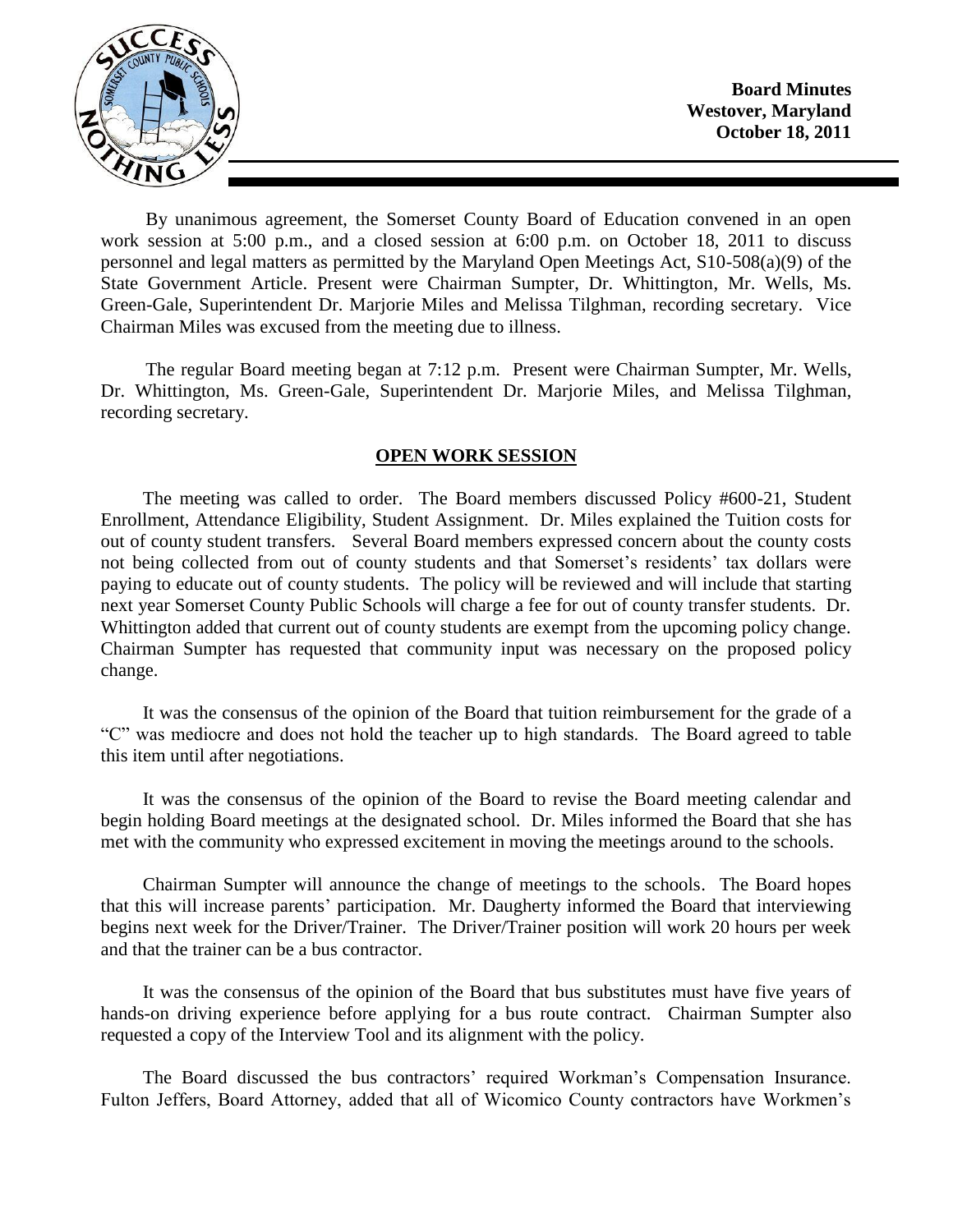Compensation Insurance and that if Somerset County does not have a form signed, any incidence could require SCPS to assume responsibility.

It was the consensus of the opinion of the Board that a meeting be held with the bus contractors to review the bus contracts with the inclusion of the Sole Proprietor Form.

It was the consensus of the opinion of the Board to approve Dr. Miles request to inform Bill Williams and David Webster that they will be receiving their Qualified Teacher Incentive Stipend from 2008-2009 upon funding availability. MSDE will pay for 2009-2010.

A motion was called for by Mr. Wells, seconded by Ms. Green-Gale and approved to adjourn the open work session meeting at 6:08. p.m.

# **REGULAR SESSION AGENDA**

### **1. Call to Order**

The meeting was called to order by Chairman Sumpter at 7:12 p.m.

## **2. Roll Call**

The roll was called by Melissa Tilghman indicating that four Board members and the Superintendent were present. Vice Chairman Miles was excused from the meeting due to illness.

### **3. Declaration of Quorum**

It was declared that a quorum was present.

## **4. Pledge of Allegiance**

Chairman Sumpter led the Board in the Pledge of Allegiance.

## **5. Approval of Minutes**

It was moved by Dr. Whittington, seconded by Mr. Wells and passed to approve the correction in the minutes of August 16, 2011 and the September 20, 2011.

### **6. Adoption of Agenda**

It was moved by Mr. Wells, seconded by Dr. Whittington and passed to approve the amended agenda. The vote was unanimous.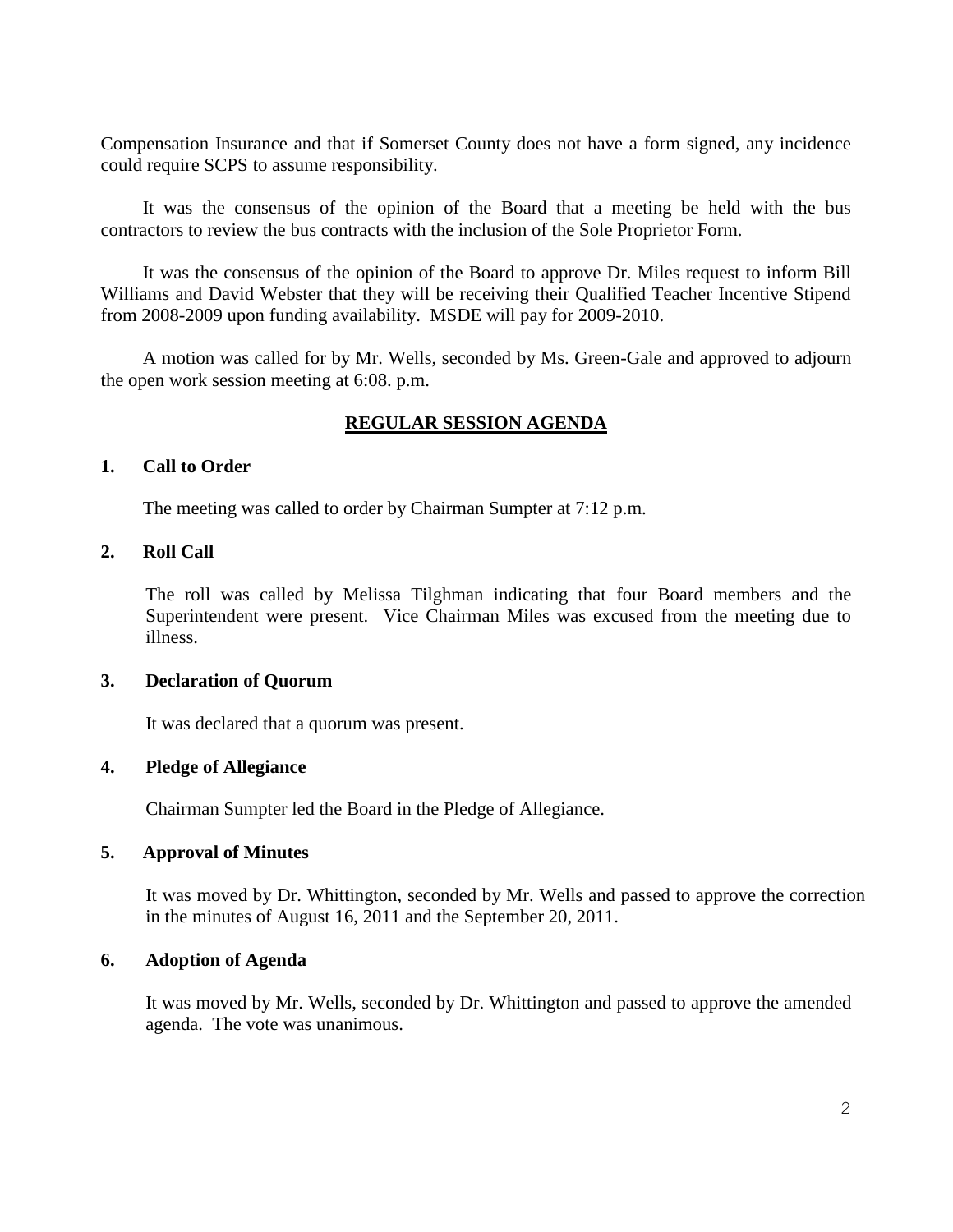# **7. Student Board Members' Activities Reports**

The student board members presented their reports and were thanked by the Board members.

## **8. Public Participation**

Dan Kuebler addressed the Board with his concerns regarding the closing of Crisfield Academy & High School. He stated that he along with other community members will protest this closing. Mr. Kuebler also addressed the Board with concerns that Woodson Elementary School and Crisfield Academy & High School have not been meeting AYP mandates. He expressed that the system needed change and that not enough is being done to improve system learning amongst students.

### **9. Old Business**

## **A. Facilities and Transportation and**

### **Change Order Requests**

It was the consensus of opinion of the Board to remove Item 9A-1, Change Orders from the agenda.

#### **B. Student Services**

## **Policy #600-21, Student Enrollment**

It was the consensus of the opinion of the Board to table Policy #600-21, Student Enrollment. The Board has decided that further discussion is needed on this policy.

#### **C. Human Resources**

## **Policy #700-26, Workers Compensation**

It was the consensus of the opinion of the Board to table Policy #700-26, Tuition Reimbursement until further discussion is held.

#### **Job Descriptions**

It was moved by Mr. Wells, seconded by Dr. Whittington and passed to approve the following revised job descriptions: Bus Driver Trainer and Job Coach. The vote was unanimous.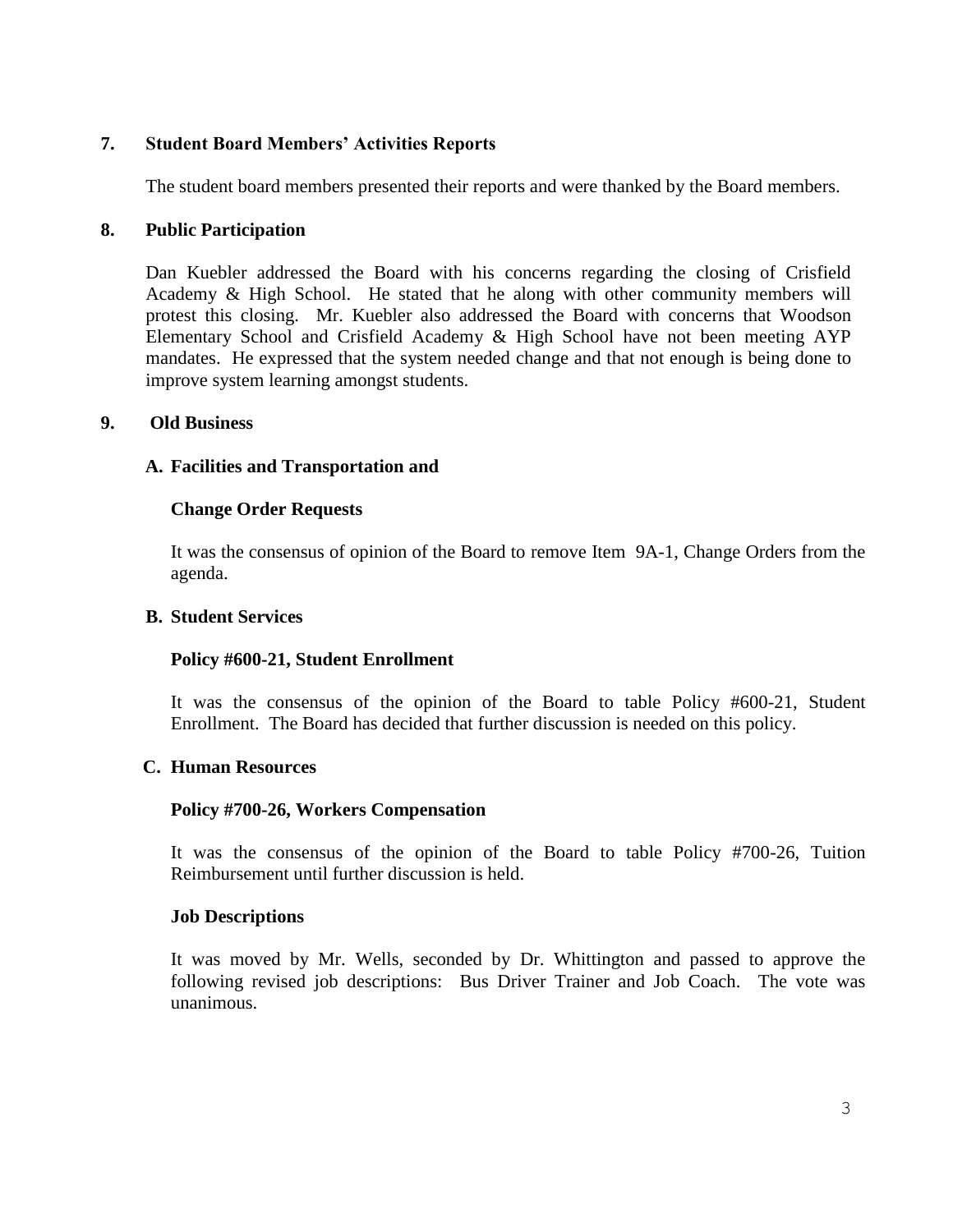#### **10. New Business**

### **A. Finance**

## **Monthly Finance Report**

Ms. Miller presented the Monthly Finance Report to the Board members. Chairman Sumpter thanked her for the information. Ms. Miller also informed the Board that the Audit is going well and everything is on target.

### **Monthly Food Service Report**

Ms. Miller presented the Monthly Food Service Report to the Board members. The Board thanked her for the report.

### **B. Out of Student Transfer**

It was moved by Dr. Whittington, seconded by Ms. Green-Gale and passed to approve the following student's school transfer request:

• Jasmine Marshall (WHS)

#### **C. Human Resources**

It was the consensus of the opinion of the Board that the Assistant Superintendent's revised job description be reviewed and studied for approval at the November Board

#### **Human Resources Report**

It was moved by Mr. Wells, seconded by Ms. Green-Gale and passed to approve Mr. Lawson's Human Resources Report. The vote was unanimous.

#### **Out of State Travel**

Mr. Lawson presented the Board with the Out of State Travel. Chairman Sumpter thanked him for the information.

#### **11. Superintendent and Board Member Comments**

Dr. Miles expressed that her goal is to lessen the achievement gap in Somerset County's Public Schools. Ms. Green-Gale encouraged the public to speak up and express to the Board their concerns. Mr. Wells asked that the community be patient and stated that system restructuring will take time. Dr. Whittington added that Board members will take the necessary steps to